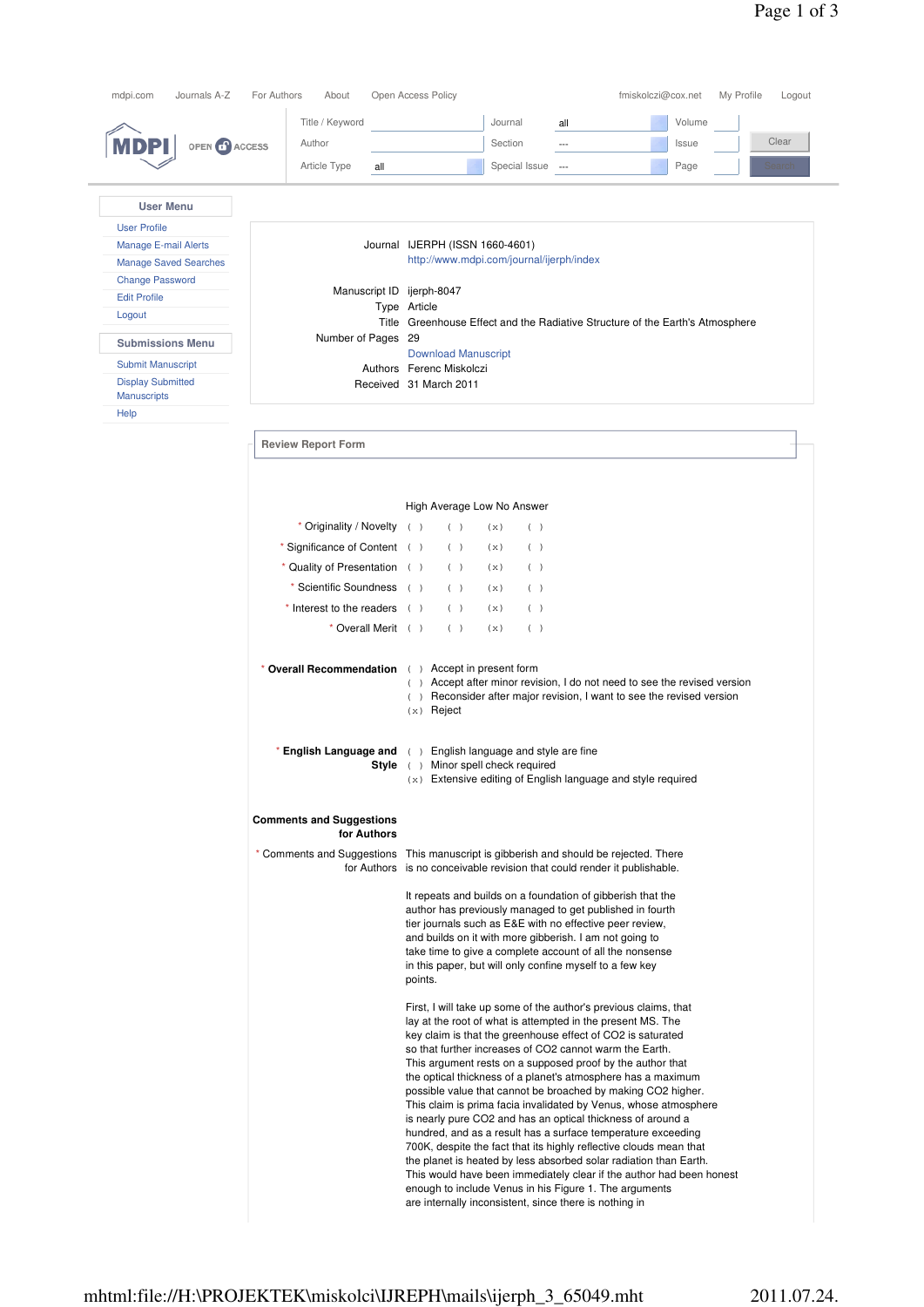them that distinguishes CO2 from other greenhouse agents, including water vapor and clouds; yet the author shows observations which he interprets as yielding optical thickness variations in response to water vapor, and of course every satellite IR cloud image shows that clouds can drastically reduce radiating temperature. But at the very foundations of the authors claim lie the most egregious blunders of all: two errors on basic physics so elementary that just about any undergraduate physics student can spot them.

The first of these is a complete failure to understand Kirchoff's laws. The issue is not (as the author claims) a dispute over whether Kirchoff's laws of radiation apply to the atmosphere; they clearly do, apart from the extreme upper reaches where local thermodynamic equilibrium breaks down. The issue is whether Miskolczi understand their statement, and how to apply them properly. He does not. Kirchoff's law states that the emissivity equals the absorptivity at any given wavelength. It does not even imply that the emissivity equals absorptivity averaged over wavelengths, since that breaks down when the spectrum illuminating the substance is different from the emission spectrum. But Miskolczi's error is far more elementary than this: he seems to think that the laws say that emission itself equals the absorption. Clearly nonsense, since the emission (regardless of emissivity) rises with whatever temperature a body happens to have, regardless of what it is absorbing. In certain very limited circumstances Kirchoff's law can imply as a consequence that emission itself equals absorption, but these are not nearly general enough to encompass Miskolczi's claims.

The second elementary physics error regards the virial theorem, which yields another of the constraints leading to the author's claim of a maximum possible optical thickness. The virial theorem relates mean kinetic energy to mean potential energy, and applied to a gravitationally bound atmosphere is tautologically satisfied in hydrostatic equilibrium. But the author mystically and magically extends the virial theorem to apply to the radiation field. There is no justification whatever in physics for doing so.

The author may point to scatter plots (Fig. 6) which he will say confirm the correlation implied by his result, but these plots do not imply causation; they do not tell you what would happen if you took the present atmosphere and increased CO2 (or any other greenhouse gas). There are any number of other explanations for why the data lines up as it does, but the author has failed to consider them. The fact that the author has to change his supposedly universal "rules" in an ad hoc way to accomodate the Martian results (line 409ff) in itself should ring alarm bells.

As I said, the old gibberish above has been repeated in the present MS, but now on the the new gibberish the author has introduced. In large measure, this new gibberish amounts to the assertion that the author's use of a line-by-line code (HARTCODE) invalidates everything done in radiation codes in GCM modelling. This is nonsense, because the band-averaged GCM radiation codes (which are used for reasons of computational efficiency) have been extensively tested against several different line-by-line codes which are not in any important regard different in construction from HARTCODE (see notably W. D. Collins et al, J. Geophys. Res. 111, D14317 (2006)). These confirm the radiative forcing due to increase of CO2, and invalidate the author's claim that there is an absolute cap to the greenhouse effect. If the author has gotten a different result from HARTCODE, it is because he has not used it correctly.

In fact, the root of the reason the author has gotten so confused in the new attempts in this paper is the focus on average optical thickness as an indicator of the greenhouse effect. The change in OLR due to increase in CO2) is a much more direct and sensitive indication of the effect. Because new absorption is added only in the wings of the CO2 absorption feature the change in averaged optical thickness corresponding to a significant radiative forcing is hardly detectable. Further,

**Date & Signature**